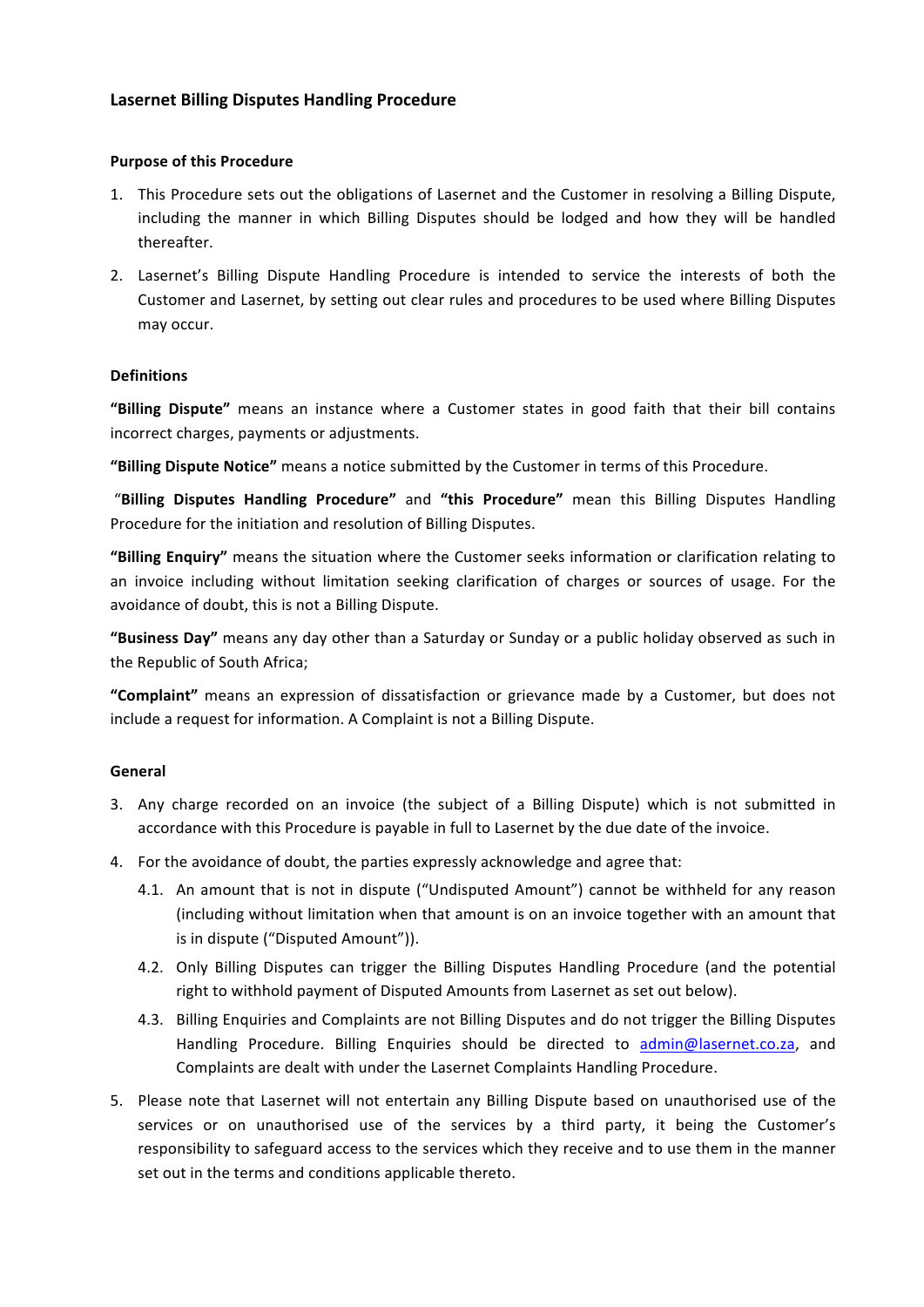### **Customer's obligations to first use this Procedure**

- 6. As a current or prior subscriber of Lasernet, the Customer agrees to allow Lasernet to attempt settlement of any Billing Dispute for fourteen (14) Business Days before raising a dispute with any third party, credit card company or bank. Lasernet requires and Customer agrees that Lasernet be the first option in Billing Disputes. Should Lasernet receive a chargeback or other reversed charge from a third party, credit card company or bank on behalf of the Customer before Lasernet has been given a chance to resolve the Billing Dispute, Lasernet has the right to collect on the rendered services and any fees associated with those disputes.
- 7. Not all Billing Disputes may be settled to the Customer's satisfaction. Once this Procedure has been exhausted, a Customer may use any third party, credit card company or bank in an attempt to settle the dispute. However, Lasernet still retains the right to collect on any rendered services or fees that are due. Should Lasernet be unable to reverse any disputed amounts with a third party, credit card company or bank, Lasernet will submit the full delinquent amount for collection.

### **Time period within which Billing Disputes can be initiated**

8. A Billing Dispute Notice may be lodged in the required manner until the passing of thirty (30) calendar days from the date of the relevant invoice.

### Circumstances under which payment of a Disputed Amount may be withheld

9. The Customer may only withhold payment of a Disputed Amount where Lasernet receives a valid Billing Dispute Notice relating to such Disputed Amount at least five (5) Business Days prior to the due date recorded on the relevant invoice.

### **Billing Dispute Notice**

- 10. A Billing Dispute can only be validly initiated through the submission of a valid Billing Dispute Notice by sending an email to admin@lasernet.co.za.
- 11. The Billing Dispute Notice should clearly set out:
	- 11.1. Invoice number and date;
	- 11.2. The amount in dispute ("the Disputed Amount");
	- 11.3. The amount not in dispute ("the Undisputed Amount"):
	- 11.4. The full details of the dispute; and
	- 11.5. Any relevant evidence or documentation the Customer wishes to submit in support of the Complaint.

### **Response to Billing Dispute Notice**

- 12. In terms of the ICASA Code of Conduct Regulations, Lasernet will acknowledge receipt of the Complaint within three (3) Business Days.
- 13. Lasernet shall provide a response to the Billing Dispute Notice within fourteen (14) Business Days, which response shall take one of the following forms:
	- 13.1. A rejection of the Billing Dispute Notice on the basis that:
		- 13.1.1. The Billing Dispute Notice was not received by Lasernet within thirty (30) calendar days of the date of the relevant invoice: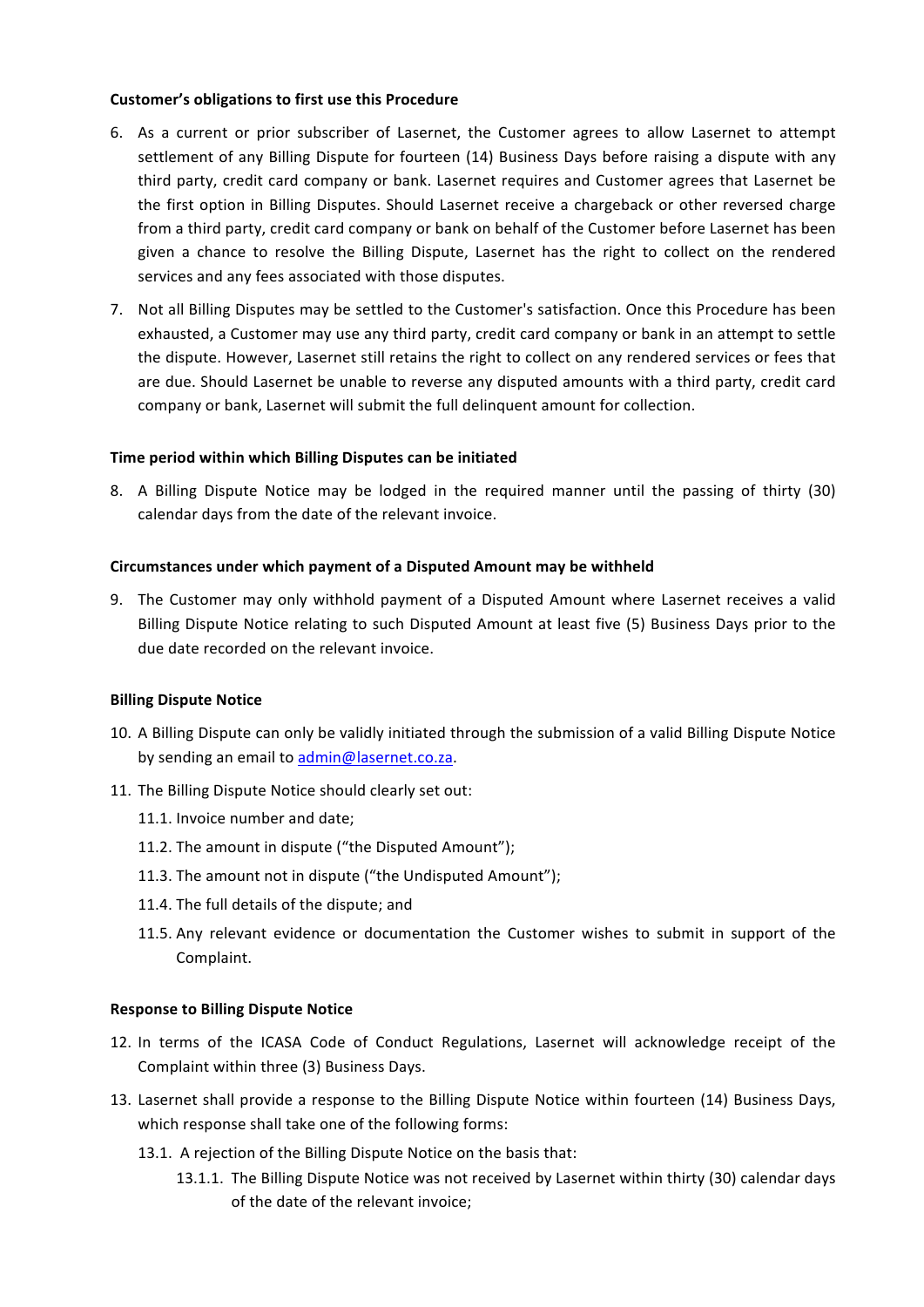- 13.1.2. The Billing Dispute Notice does not contain all of the information set out in clause 11 of this Billing Dispute Procedure or was not submitted in accordance with clause 10;
- 13.1.3. The Customer has not made payment in accordance with (and does not have a right to withhold payment) in terms of clauses 3, 4.1 and 9 of this Procedure;
- 13.1.4. Lasernet has confirmation from the Customer that the dispute which is the subject of the Billing Dispute Notice has been resolved;
- 13.1.5. The Customer is disputing the charges on the basis that the Customer did not authorise the particular use of the services by another person; or
- 13.1.6. Lasernet reasonably believes that the Customer does not have a bona fide dispute in relation to the charges.
- 13.2. A request for information or documentation from the Customer lodging the Billing Dispute Notice, which information or documentation is reasonably required to assist Lasernet in making a determination in the matter  $-$  the Customer shall provide such information or documentation as soon as possible, and the running of the fourteen (14) Business Day period will be suspended until such time as it has been received by Lasernet.
- 13.3. A determination of the Billing Dispute and the reasons for such determination.

#### **Resolution, Agreement or Determination**

- 14. If stipulated under Lasernet's response under clause 13 that the Customer must make payment of a Disputed Amount, the Customer must pay the Disputed Amount within five (5) Business Days of the date of the determination.
- 15. If stipulated under Lasernet's response under clause 13 that Lasernet must withdraw the disputed charge or refund a disputed charge previously paid, Lasernet must as soon as practicable:
	- 15.1. Provide the Customer with an adjustment to their account reflecting the decision above. It is intended that this adjustment will appear on the next invoice issued to the Customer (which the Customer must pay in accordance with the agreement for services that it has with Lasernet), but the parties acknowledge that this may be delayed due to timing issues with the decision and Lasernet's standard billing terms; and
	- 15.2. Credit any Disputed Amount already paid by the Customer.
- 16. Where a resolution or determination is made in accordance with clauses 15.1 or 15.2 then, subject to either party meeting the payment obligations specified in such resolution or determination, the Billing Dispute will be deemed to be resolved and Lasernet will have no further obligations in relation to the Billing Dispute.

#### **Effect of this Procedure on continued service provision**

- 17. Lasernet will not disconnect a service provided to the Customer which is the subject of a Billing Dispute or take adverse collection procedures or impose late payment penalties or charges while attempting to resolve a Billing Dispute lodged in terms of this Procedure and until such time as Lasernet has reached a determination and communicated this to the Customer.
- 18. Lasernet reserves the right, however, to take such measures immediately:
	- 18.1. Where a determination of the Billing Dispute has been made and communicated to the Customer; or